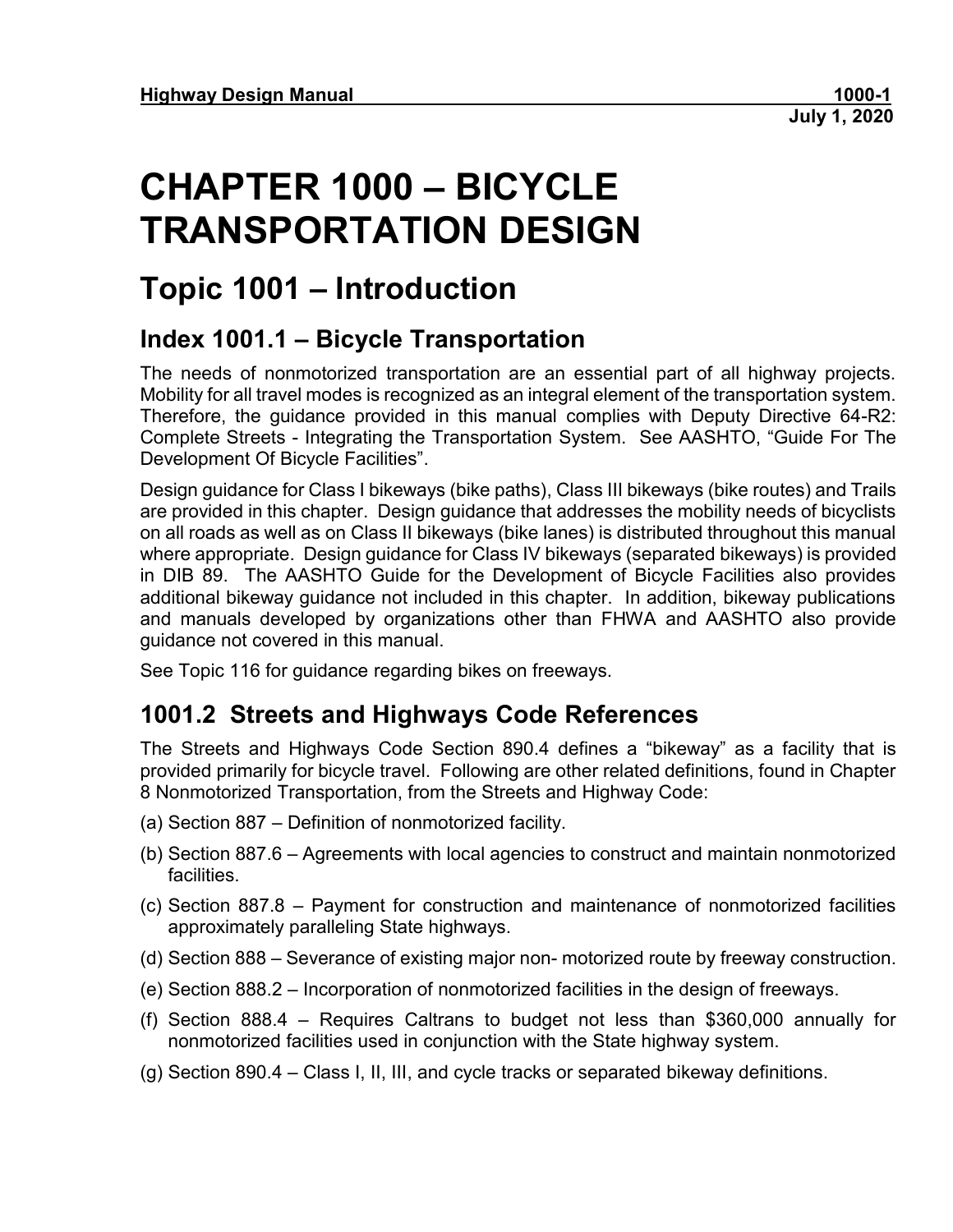- (h) Section 890.6 890.8 Caltrans and local agencies to develop design criteria and symbols for signs, markers, and traffic control devices for bikeways and roadways where bicycle travel is permitted.
- (i) Section 891 Local agencies must comply with design criteria and uniform symbols.
- (j) Section 892 Use of abandoned right-of-way as a nonmotorized facility.

## **1001.3 Vehicle Code References**

- (a) Section 21200 Bicyclist's rights and responsibilities for traveling on highways.
- (b) Section 21202 Bicyclist's position on roadways when traveling slower than the normal traffic speed.
- (c) Section 21206 Allows local agencies to regulate operation of bicycles on pedestrian or bicycle facilities.
- (d) Section 21207 Allows local agencies to establish bike lanes on non-State highways.
- (e) Section 21207.5 Prohibits motorized bicycles on bike paths or bike lanes.
- (f) Section 21208 Specifies permitted movements by bicyclists from bike lanes.
- (g) Section 21209 Specifies permitted movements by vehicles in bike lanes.
- (h) Section 21210 Prohibits bicycle parking on sidewalks unless pedestrians have an adequate path.
- (i) Section 21211 Prohibits impeding or obstruction of bicyclists on bike paths.
- (j) Section 21400 Adopt rules and regulations for signs, markings, and traffic control devices for roadways user.
- (k) Section 21401 Only those official traffic control devices that conform to the uniform standards and specifications promulgated by the Department of Transportation shall be placed upon a street or highway.
- (l) Section 21717 Requires a motorist to drive in a bike lane prior to making a turn.
- (m)Section 21960 Use of freeways by bicyclists.
- (n) Section 21966 No pedestrian shall proceed along a bicycle path or lane where there is an adjacent adequate pedestrian facility.

## **1001.4 Bikeways**

*(1) Role of Bikeways.* Bikeways are one element of an effort to improve bicycling safety and convenience - either to help accommodate motor vehicle and bicycle traffic on the roadway system, or as a complement to the road system to meet the needs of the bicyclist.

Off-street bikeways in exclusive corridors can be effective in providing new recreational opportunities, and desirable transportation/commuter routes. Off-street bikeways can also provide access with bridges and tunnels which cross barriers to bicycle travel (e.g., freeway or river crossing). Likewise, on-street bikeways can serve to enhance safety and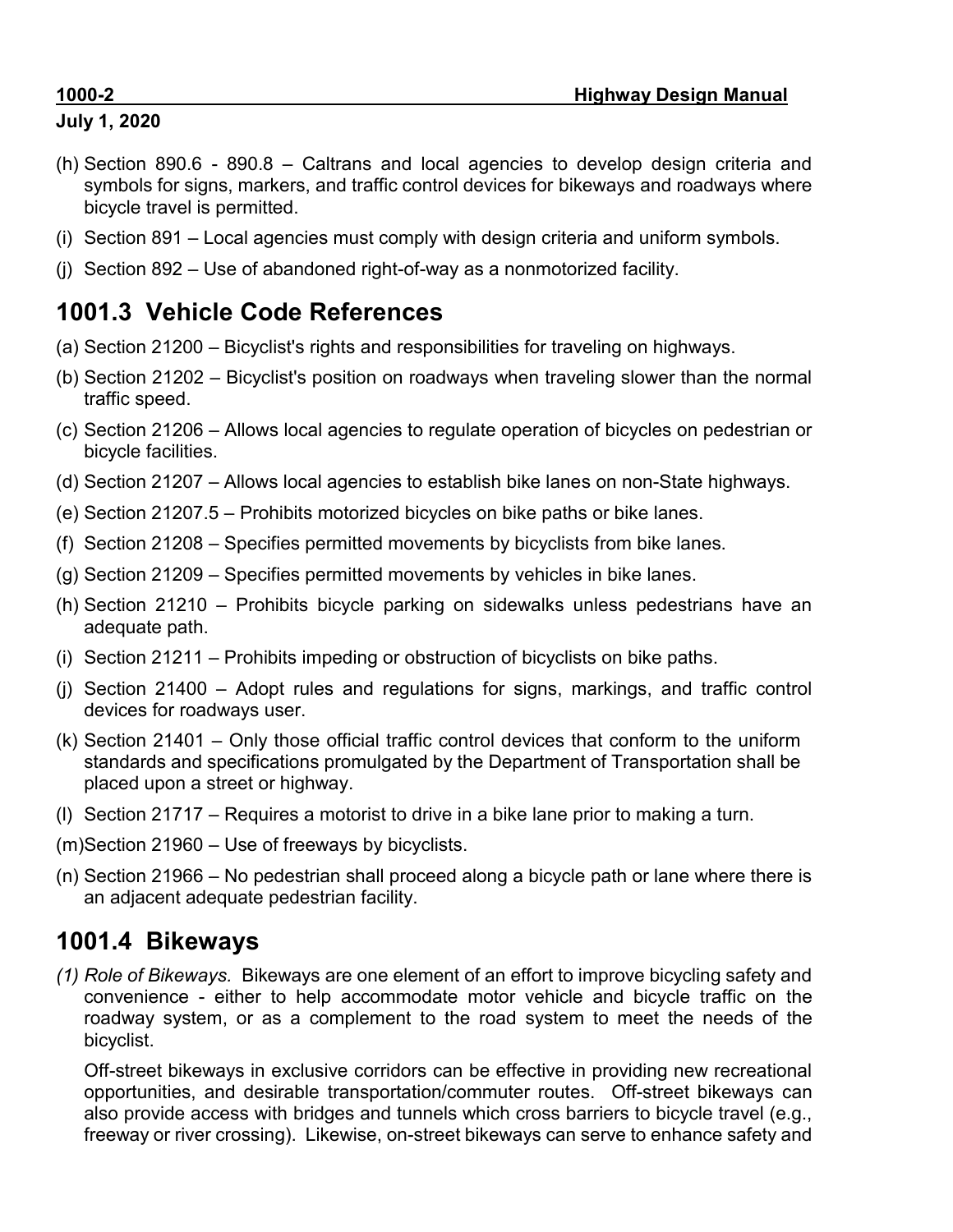convenience, especially if other commitments are made in conjunction with establishment of bikeways, such as: elimination of parking or increased roadway width, elimination of surface irregularities and roadway obstacles, frequent street sweeping, established intersection priority on the bike route street as compared with the majority of cross streets, and installation of bicycle-sensitive loop detectors at signalized intersections.

*(2) Decision to Develop Bikeways.* Providing an interconnected network of bikeways will improve safety for all users and access for bicycles. The development of well conceived bikeways can have a positive effect on bicyclist and motorist behavior. In addition, providing an interconnected network of bikeways along with education and enforcement can improve safety and access for bicyclists. The decision to develop bikeways should be made in coordination with the local agencies.

# **Topic 1002 – Bikeway Facilities**

## **1002.1 Selection of the Type of Facility**

The type of facility to select in meeting the bicyclist's need is dependent on many factors, but the following applications are the most common for each type.

*(1) Shared Roadway (No Bikeway Designation)*. Most bicycle travel in the State now occurs on streets and highways without bikeway designations and this may continue to be true in the future as well. In some instances, entire street systems may be fully adequate for safe and efficient bicycle travel, where signing and pavement marking for bicycle use may be unnecessary. In other cases, prior to designation as a bikeway, routes may need improvements for bicycle travel.

Many rural highways are used by touring bicyclists for intercity and recreational travel. It might be inappropriate to designate the highways as bikeways because of the limited use and the lack of continuity with other bike routes. However, the development and maintenance of 4-foot paved roadway shoulders with a standard 4 inch edge line can significantly improve the safety and convenience for bicyclists and motorists along such routes.

- *(2) Class I Bikeway (Bike Path)*. Generally, bike paths should be used to serve corridors not served by streets and highways or where wide right of way exists, permitting such facilities to be constructed away from the influence of parallel streets. Bike paths should offer opportunities not provided by the road system. They can either provide a recreational opportunity, or in some instances, can serve as direct high-speed commute routes if cross flow by motor vehicles and pedestrian conflicts can be minimized. The most common applications are along rivers, ocean fronts, canals, utility right of way, abandoned railroad right of way, within school campuses, or within and between parks. There may also be situations where such facilities can be provided as part of planned developments. Another common application of Class I facilities is to close gaps to bicycle travel caused by construction of freeways or because of the existence of natural barriers (rivers, mountains, etc.).
- *(3) Class II Bikeway (Bike Lane)*. Bike lanes are established along streets in corridors where there is significant bicycle demand, and where there are distinct needs that can be served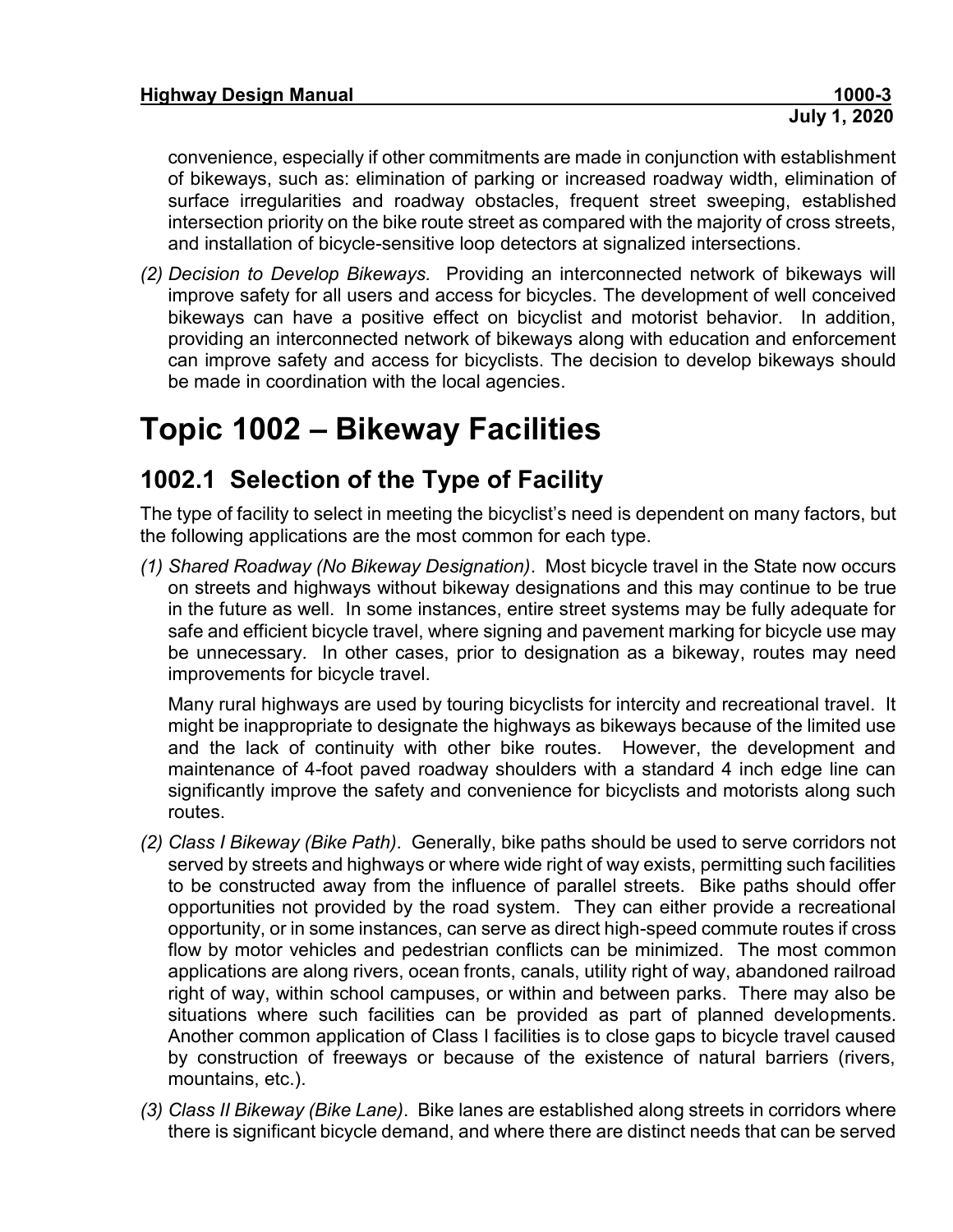by them. The purpose should be to improve conditions for bicyclists in the corridors. Bike lanes are intended to delineate the right of way assigned to bicyclists and motorists and to provide for more predictable movements by each. But a more important reason for constructing bike lanes is to better accommodate bicyclists through corridors where insufficient room exists for side-by-side sharing of existing streets by motorists and bicyclists. This can be accomplished by reducing the number of lanes, reducing lane width, or prohibiting or reconfiguring parking on given streets in order to delineate bike lanes. In addition, other things can be done on bike lane streets to improve the situation for bicyclists that might not be possible on all streets (e.g., improvements to the surface, augmented sweeping programs, special signal facilities, etc.). Generally, pavement markings alone will not measurably enhance bicycling.

If bicycle travel is to be provided by delineation, attention should be made to assure that high levels of service are provided with these lanes. It is important to meet bicyclist expectations and increase bicyclist perception of service quality, where capacity analysis demonstrates service quality measures are improved from the bicyclist's point of view.

Design guidance that addresses the mobility needs of bicyclists on Class II bikeways (bike lanes) is also distributed throughout this manual where appropriate.

- *(4) Class III Bikeway (Bike Route)*. Bike routes are shared facilities which serve either to:
	- (a) Provide continuity to other bicycle facilities (usually Class II bikeways); or
	- (b) Designate preferred routes through high demand corridors.

As with bike lanes, designation of bike routes should indicate to bicyclists that there are particular advantages to using these routes as compared with alternative routes. This means that responsible agencies have taken actions to assure that these routes are suitable as shared routes and will be maintained in a manner consistent with the needs of bicyclists. Normally, bike routes are shared with motor vehicles. The use of sidewalks as Class III bikeways is strongly discouraged.

*(5) Class IV Bikeways (Separated Bikeways).* See DIB 89 for guidance.

A Class IV bikeway (separated bikeway) is a bikeway for the exclusive use of bicycles and includes a separation required between the separated bikeway and the through vehicular traffic. The separation may include, but is not limited to, grade separation, flexible posts, inflexible posts, inflexible barriers, or on-street parking. See DIB 89 for further Class IV guidance.

It is emphasized that the designation of bikeways as Class I, II,III, and IV should not be construed as a hierarchy of bikeways; that one is better than the other. Each class of bikeway has its appropriate application.

In selecting the proper facility, an overriding concern is to assure that the proposed facility will not encourage or require bicyclists or motorists to operate in a manner that is inconsistent with the rules of the road.

An important consideration in selecting the type of facility is continuity. Alternating segments of Class I to Class II (or Class III) bikeways along a route are generally incompatible, as street crossings by bicyclists is required when the route changes character. Also, wrong-way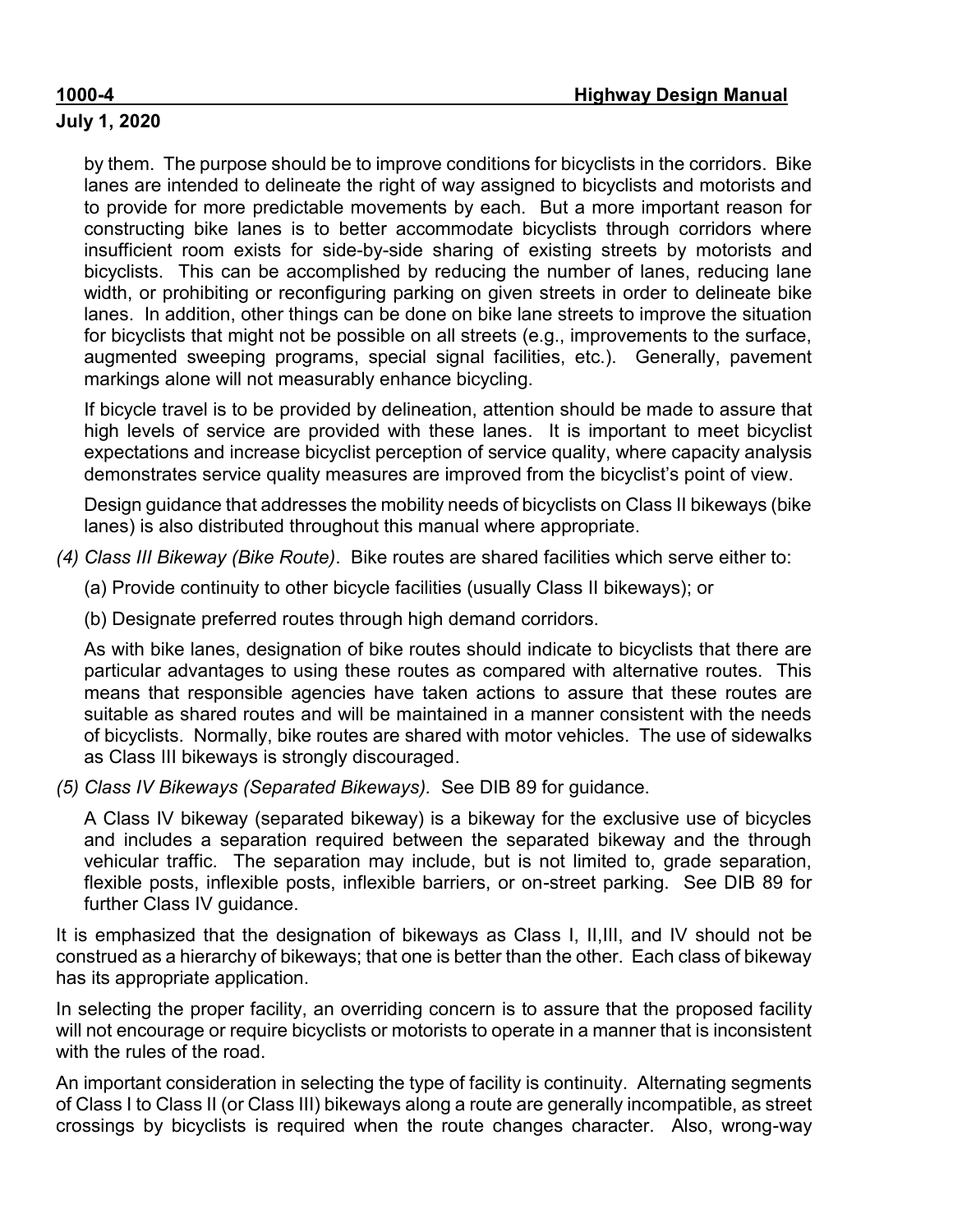bicycle travel will occur on the street beyond the ends of bike paths because of the inconvenience of having to cross the street. However, alternating from Class IV to Class II may be appropriate due to the presence of many driveways or turning movements. The highway context or community setting may also influence the need to alternate bikeway classifications.

# **Topic 1003 – Bikeway Design Criteria**

## **1003.1 Class I Bikeways (Bike Paths)**

Class I bikeways (bike paths) are facilities with exclusive right of way, with cross flows by vehicles minimized. Motor vehicles are prohibited from bike paths per the CVC, which can be reinforced by signing. Class I bikeways, unless adjacent to an adequate pedestrian facility,(see Index 1001.3(n)) are for the exclusive use of bicycles and pedestrians, therefore any facility serving pedestrians must meet accessibility requirements, see DIB 82. However, experience has shown that if regular pedestrian use is anticipated, separate facilities for pedestrians maybe beneficial to minimize conflicts. Please note, sidewalks are not Class I bikeways because they are primarily intended to serve pedestrians, generally cannot meet the design standards for Class I bikeways, and do not minimize vehicle cross flows. See Index 1003.3 for discussion of the issues associated with sidewalk bikeways.

*(1) Widths and Cross Slopes.* See Figure 1003.1A for two-way Class I bikeway (bike path) width, cross slope, and side slope details. The term "shoulder" as used in the context of a bike path is an unobstructed all weather surface on each side of a bike path with similar functionality as shoulders on roadways with the exception that motor vehicle parking and use is not allowed. The shoulder area is not considered part of the bike path traveled way.

Experience has shown that paved paths less than 12 feet wide can break up along the edge as a result of loads from maintenance vehicles.

(a) Traveled Way. **The minimum paved width of travel way for a two-way bike path shall be 8 feet**, 10-foot preferred. **The minimum paved width for a one-way bike path shall be 5 feet.** It should be assumed that bike paths will be used for two-way travel. Development of a one-way bike path should be undertaken only in rare situations where there is a need for only one-direction of travel. Two-way use of bike paths designed for one-way travel increases the risk of head-on collisions, as it is difficult to enforce one-way operation. This is not meant to apply to two one-way bike paths that are parallel and adjacent to each other within a wide right of way.

Where heavy bicycle volumes are anticipated and/or significant pedestrian traffic is expected, the paved width of a two-way bike path should be greater than 10 feet, preferably 12 feet or more. Another important factor to consider in determining the appropriate width is that bicyclists will tend to ride side by side on bike paths, and bicyclists may need adequate passing clearance next to pedestrians and slower moving bicyclists.

See Index 1003.1(16) Drainage, for cross slope information.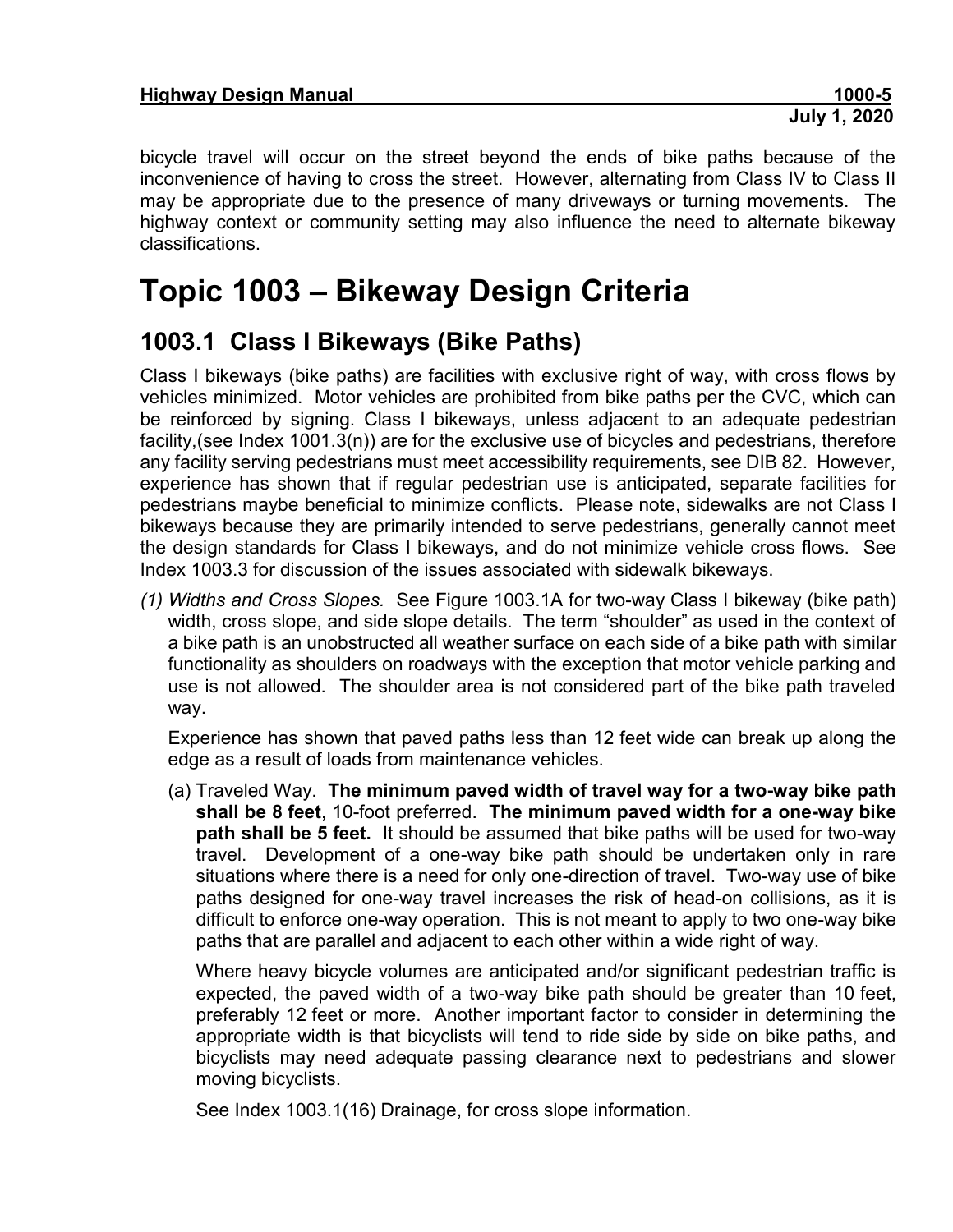(b) Shoulder. **A minimum 2-foot wide shoulder, composed of the same pavement material as the bike path or all weather surface material that is free of vegetation, shall be provided adjacent to the traveled way of the bike path when not on a structure**; see Figure 1003.1A. A shoulder width of 3 feet should be provided where feasible. A wider shoulder can reduce bicycle conflicts with pedestrians. Where the paved bike path width is wider than the minimum required, the unpaved shoulder area may be reduced proportionately. If all or part of the shoulder is paved with the same material as the bike path, it is to be delineated from the traveled way of the bike path with an edgeline.

See Index 1003.1(16), Drainage, for cross slope information.

- *(2) Bike Path Separation from a Pedestrian Walkway.* The CVC requires a pedestrian to use a pedestrian facility when adjacent to a bike path. Thus, the bike path would be only for bicycles if there is an adjacent pedestrian facility. This may be either immediately adjacent or with a separation between the pedestrian facility and the bike path. The separation may be–but not limited to–fences, railings, solid walls, or landscaping. If a separation is used, it should not obstruct stopping sight distance along curves or corner sight distance at intersections with roadways or other paths.
- *(3) Clearance to Obstructions.* **A minimum 2-foot horizontal clearance from the paved**  edge of a bike path to obstructions shall be provided. See Figure 1003.1A. 3 feet should be provided. Adequate clearance from fixed objects is needed regardless of the paved width. If a path is paved contiguous with a continuous fixed object (e.g., fence, wall, and building), a 4-inch white edge line, 2 feet from the fixed object, is recommended to minimize the likelihood of a bicyclist hitting it. **The clear width of a bicycle path on structures between railings shall be not less than 10 feet.** It is desirable that the clear width of structures be equal to the minimum clear width of the path plus shoulders (i.e., 14 feet).

**The vertical clearance to obstructions across the width of a bike path shall be a minimum of 8 feet and 7 feet over shoulder.** Where practical, a vertical clearance of 10 feet is desirable.

- *(4) Signing and Delineation*. For application and placement of signs, see the California MUTCD, Section 9B. For pavement marking guidance, see the California MUTCD, Section 9C.
- *(5) Intersections with Highways*. Intersections are an important consideration in bike path design. Bicycle path intersection design should address both cross-traffic and turning movements. If alternate locations for a bike path are available, the one with the most beneficial intersection characteristics should be selected.

Where motor vehicle cross traffic and bicycle traffic is heavy, grade separations are desirable to eliminate intersection conflicts. Where grade separations are not feasible, assignment of right of way by traffic signals should be considered. Where traffic is not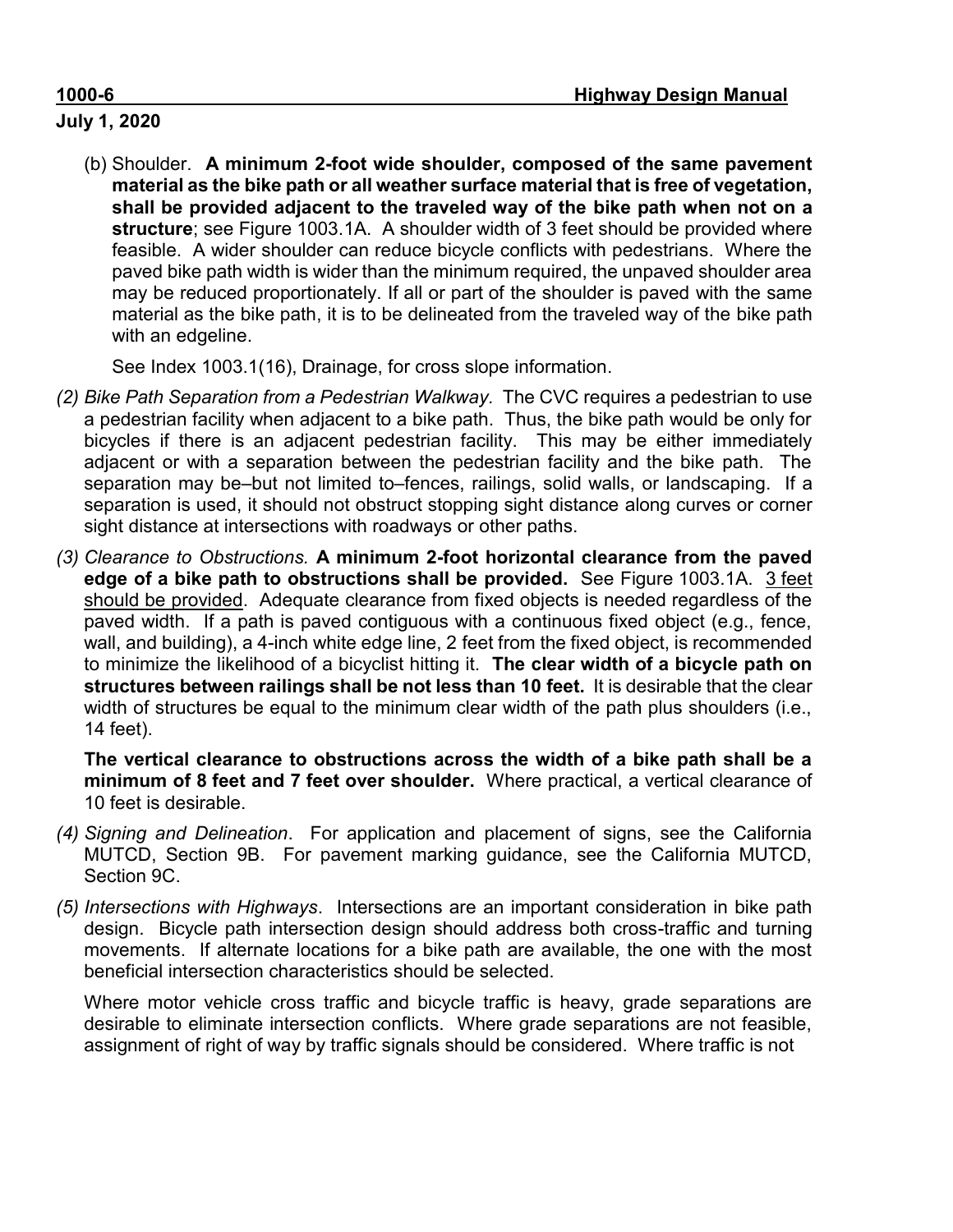### **Figure 1003.1A**

### **Two-Way Class I Bikeway (Bike Path)**



NOTES:

- (1) See Index 1003.1(15) for pavement structure guidance of bike path.
- (2) For sign clearances, see California MUTCD, Figure 9B-1. Also, for clearance over the shoulder see Index 1003.1(3).
- (3) The AASHTO Guide for the Development of Bicycle Facilities provides detailed guidance for creating a forgiving Class I bikeway environment.

\*1% cross-slope minimum.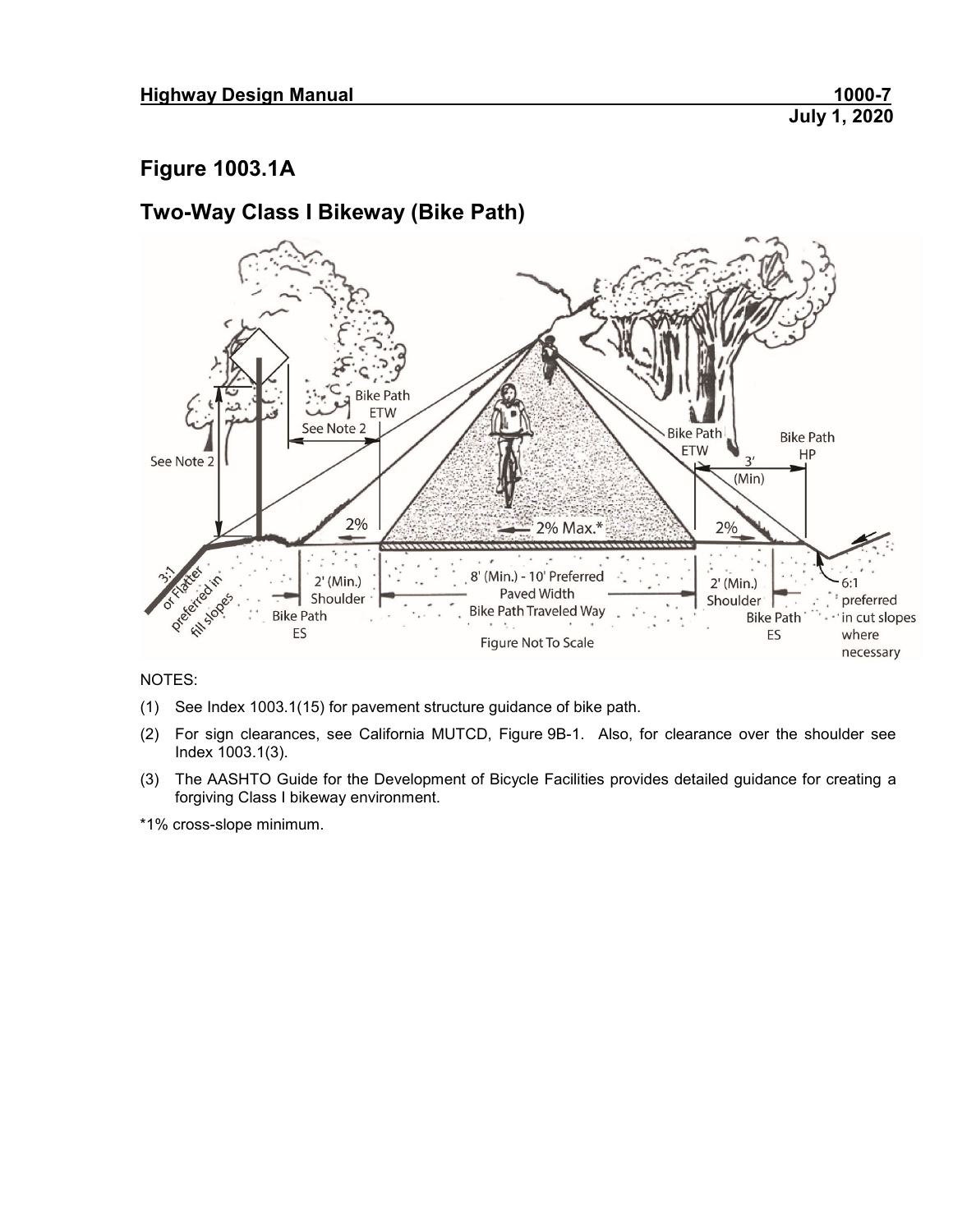heavy, "STOP" or "YIELD" signs for either the path or the cross street (depending on volumes) may suffice.

Bicycle path intersections and their approaches should be on relatively flat grades. Stopping sight distances at intersections should be checked and adequate warning should be given to permit bicyclists to stop before reaching the intersection, especially on downgrades. When contemplating the placement of signs the designer is to discuss the proposed sign details with their District Traffic Safety Engineer or designee so that conflicts may be minimized. Bicycle versus motor vehicle collisions may occur more often at intersections, where bicyclists misuse pedestrian crosswalks; thus, this should be avoided.

When crossing an arterial street, the crossing should either occur at the pedestrian crossing, where vehicles can be expected to stop, or at a location completely out of the influence of any intersection to permit adequate opportunity for bicyclists to see turning vehicles. When crossing at midblock locations, right of way should be assigned by devices such as "YIELD" signs, "STOP" signs, or traffic signals which can be activated by bicyclists. Even when crossing within or adjacent to the pedestrian crossing, "STOP" or "YIELD" signs for bicyclists should be placed to minimize potential for conflict resulting from turning autos. Where bike path "STOP" or "YIELD" signs are visible to approaching motor vehicle traffic, they should be shielded to avoid confusion. In some cases, Bike Xing signs may be placed in advance of the crossing to alert motorists. Ramps should be installed in the curbs, to preserve the utility of the bike path. Ramps should be the same width as the bicycle paths. Curb cuts and ramps should provide a smooth transition between the bicycle paths and the roadway.

Assignment of rights of way is necessary where bicycle paths intersect roadways or other bicycle paths. See the California MUTCD, Section 9B.03 and Figure 9B-7 for guidance on signals and signs for rights of way assignment at bicycle path intersections.

- *(6) Paving at Crossings*. At unpaved roadway or driveway crossings, including bike paths or pedestrian walkways, the crossing roadway or driveway shall be paved a minimum of 15 feet to minimize or eliminate gravel intrusion on the path. The pavement structure at the crossing should be adequate to sustain the expected loading at that location
- *(7) Bike Paths Parallel and Adjacent to Streets and Highways*. A wide separation is recommended between bike paths and adjacent highways (see Figure 1003.1B). **The minimum separation between the edge of traveled way of a one-way or a two-way bicycle path and the edge of traveled way of a parallel road or street shall be 5 feet plus the standard shoulder width. Bike paths within the clear recovery zone of freeways shall include a physical barrier separation.** The separation is unpaved and does not include curbs or sidewalks. Separations less than 10 feet from the edge of the shoulder are to include landscaping or other features that provide a continuous barrier to prevent bicyclists from encroaching onto the highway. Suitable barriers may include fences or dense shrubs if design speeds are less than or equal to 45 miles per hour. Obstacles low to the ground or intermittent obstacles (e.g., curbs, dikes, raised traffic bars, posts connected by cable or wire, flexible channelizers, etc.) are not to be used because bicyclists could fall over these obstacles and into the roadway.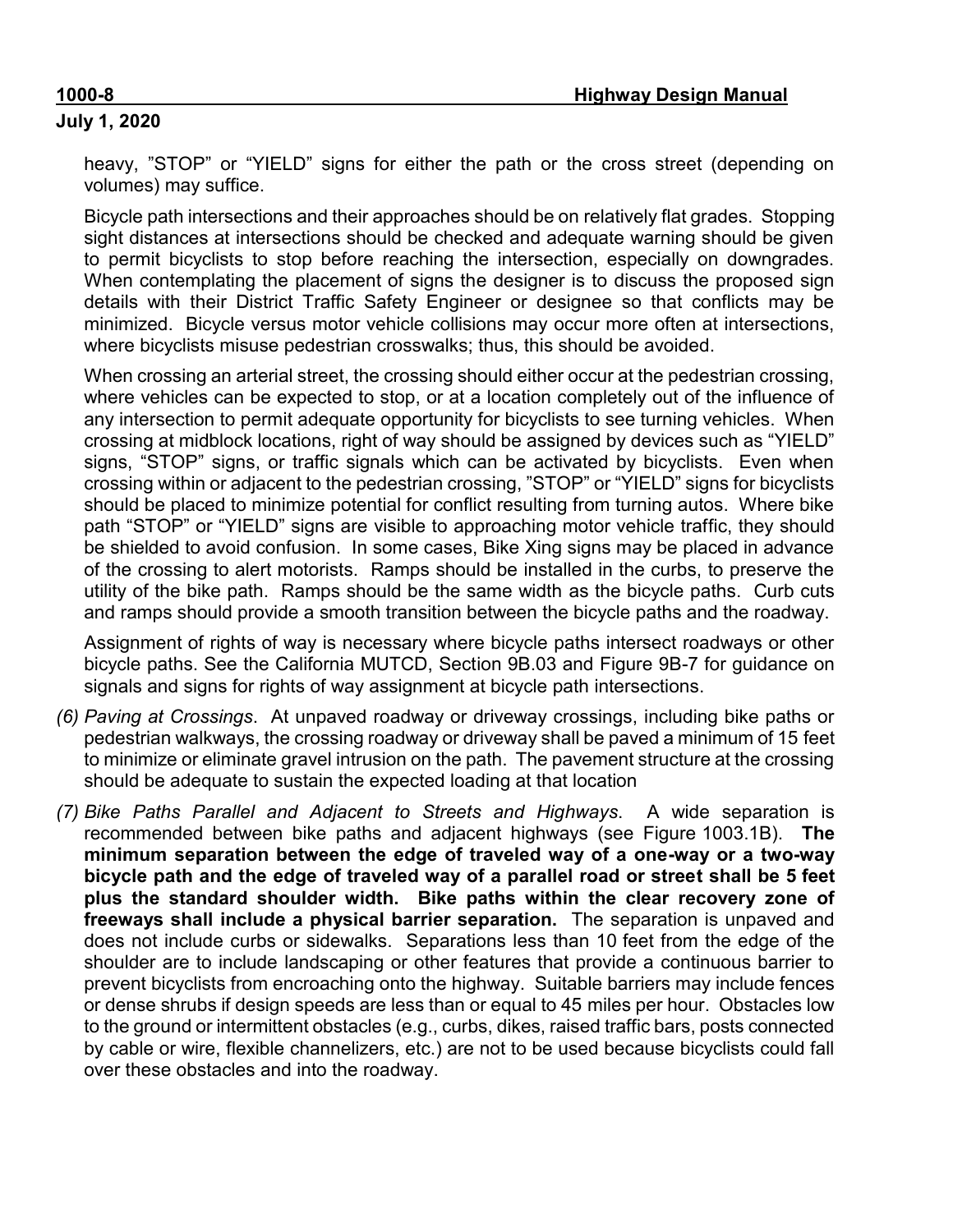### **Figure 1003.1B**

## **Typical Cross Section of Class I Bikeway (Bike Path) Parallel to Highway**



NOTE:

(1) See Index 1003.1(6) for guidance on separation between bike paths and highways.

\*One-Way: 5' Minimum Width

Two-Way: 8' Minimum Width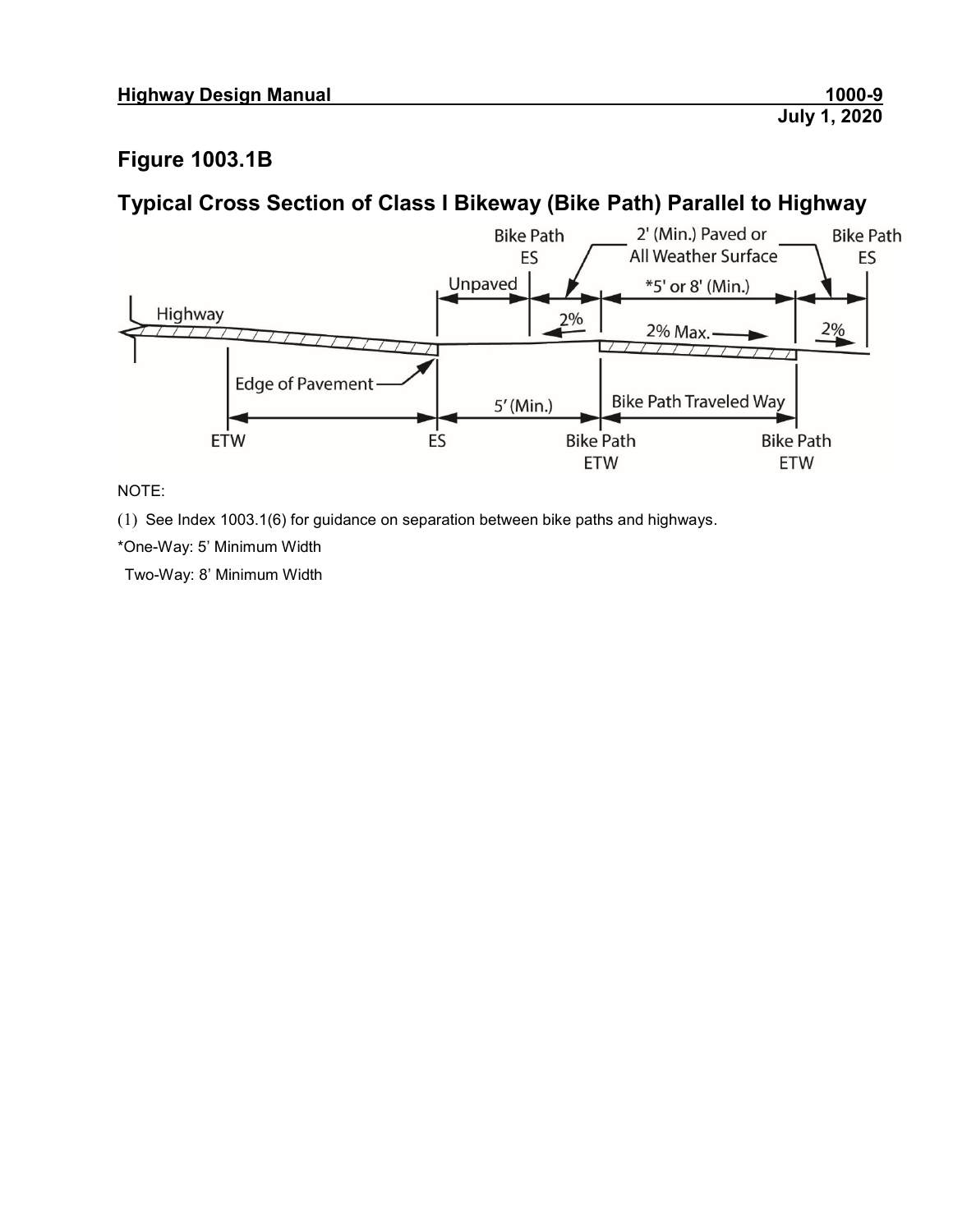Bike paths immediately adjacent to streets and highways are not recommended. While they can provide separation between vehicles and nonmotorized traffic, they typically introduce significant conflicts at intersections. In addition, they can create conflicts with passengers at public transit facilities, and with vehicle occupants crossing the path. They are not a substitute for designing the road to meet bicyclist's mobility needs. Use of bicycle paths adjacent to roads is not mandatory in California, and many bicyclists will perceive these paths as offering a lower level of mobility compared with traveling on the road, particularly for utility trips. Careful consideration regarding how to address the above points needs to be weighed against the perceived benefits of providing a bike path adjacent to a street or highway. Factors such as urban density, the number of conflict points, the presence or absence of a sidewalk, speed and volume should be considered.

- *(8) Bike Paths in the Median of Highway or Roadway*. Bike paths should not be placed in the median of a State highway or local road, **and shall not be in the median of a freeway or expressway.** Bike paths in the median are generally not recommended because they may require movements contrary to normal rules of the road. Specific problems with such facilities may include:
	- (a) Right-turns by bicyclists from the median of roadways are unexpected by motorists.
	- (b) Devoting separate phases to bicyclist movements to and from a median path at signalized intersections increases intersection delay.
	- (c) Left-turning motorists must cross one direction of motor vehicle traffic and two directions of bicycle traffic, which may increase conflicts.
	- (d) Where intersections are infrequent, bicyclists may choose to enter or exit bike paths at midblock.
	- (e) Where medians are landscaped, visibility between bicyclists on the path and motorists at intersections may be diminished. See Chapter 900 for planting guidance.
- *(9) Bicycle Path Design Speed*. The design speed of bicycle paths is established using the same principles as those applied to highway design speeds. **The design speed given in Table 1003.1 shall be the minimum.**

Installation of "speed bumps", gates, obstacles, posts, fences or other similar features intended to cause bicyclists to slow down are not to be used.

*(10)Horizontal Alignment and Superelevation*. The minimum radius of curvature negotiable by a bicycle is a function of the superelevation of the bicycle path surface, the coefficient of friction between the bicycle tires and the bicycle path surface, and the speed of the bicycle.

For all bicycle path applications the maximum superelevation rate is 2 percent.

The minimum radius of curvature should be 90 feet for 20 miles per hour, 160 feet for 25 mile per hour and 260 feet for 30 miles per hour. No superelevation is needed for radius of curvature meeting or exceeding 100 feet for 20 miles per hour, 180 feet for 25 miles per hour, and 320 feet for 30 miles per hour. When curve radii smaller than those given because of right of way, topographical or other considerations, standard curve warning signs and supplemental pavement markings should be installed. The negative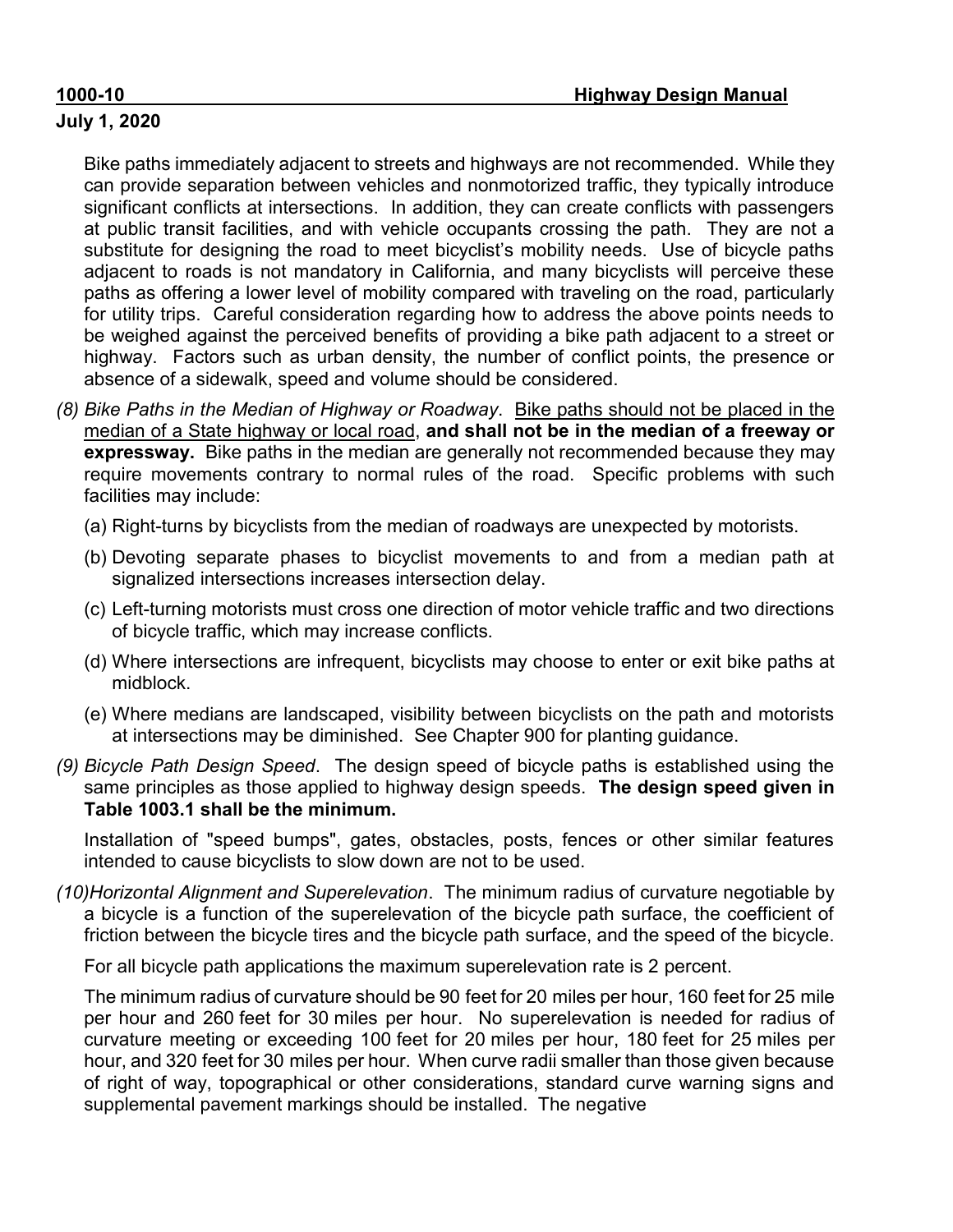### **Bike Path Design Speeds**

| <b>Type of Facility</b>                                                        | Design<br>Speed<br>$(mph)^{(1)}$ |  |  |  |
|--------------------------------------------------------------------------------|----------------------------------|--|--|--|
| <b>Bike Paths with Mopeds</b><br>Prohibited                                    | 20                               |  |  |  |
| <b>Bike Paths with Mopeds</b><br>Permitted                                     | 30                               |  |  |  |
| Bike Paths on<br>Long<br>Downgrades (steeper than<br>4%, and longer than 500') | 30                               |  |  |  |

NOTE:

 $<sup>(1)</sup>$ On bike paths with mopeds prohibited, a lower design speed can be used for the crest vertical curve,</sup> equivalent to 1 mile per hour per percent grade for grades exceeding a vertical rise of 10 feet, when at a crest in path.

effects of nonstandard curves can also be partially offset by widening the pavement through the curves.

*(11)Stopping Sight Distance*. To provide bicyclists with an opportunity to see and react to the unexpected, a bicycle path should be designed with adequate stopping sight distances. **The minimum stopping sight distance based on design speed shall be 125 feet for 20 miles per hour, 175 feet for 25 miles per hour and 230 feet for 30 miles per hour.** The distance required to bring a bicycle to a full controlled stop is a function of the bicyclist's perception and brake reaction time, the initial speed of the bicycle, the coefficient of friction between the tires and the pavement, and the braking ability of the bicycle.

Stopping sight distance is measured from a bicyclist's eyes, which are assumed to be 4  $\frac{1}{2}$  feet above the pavement surface to an object  $\frac{1}{2}$ -foot high on the pavement surface.

- *(12)Length of Crest Vertical Curves*. Figure 1003.1C indicates the minimum lengths of crest vertical curves for varying design speeds.
- *(13)Lateral Clearance on Horizontal Curves*. Figure 1003.1D indicates the minimum clearances to line of sight obstructions, *m*, for horizontal curves. It is assumed that the bicyclist's eyes are 4  $\frac{1}{2}$  feet above the pavement surface to an object  $\frac{1}{2}$ -foot high on the pavement surface.

Bicyclists frequently ride abreast of each other on bicycle paths, and on narrow bicycle paths, bicyclists have a tendency to ride near the middle of the path. For these reasons, lateral clearances on horizontal curves should be calculated based on the sum of the stopping sight distances for bicyclists traveling in opposite directions around the curve. Where this is not possible or feasible, the following or combination thereof should be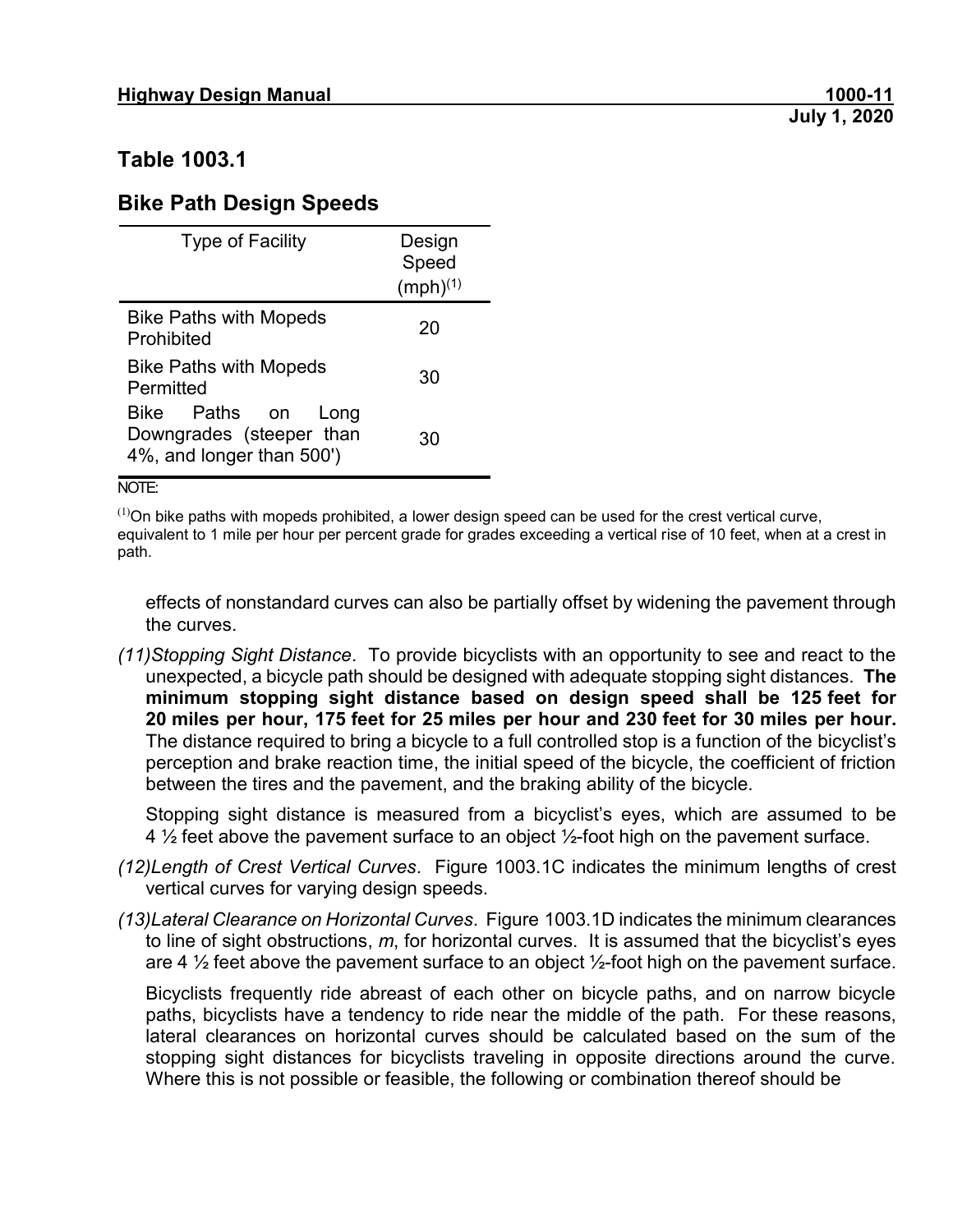## **Figure 1003.1C**

## **Minimum Length of Bicycle Path Crest Vertical Curve (L) Based on Stopping Sight Distance (S)**

| $L = 2S - \frac{1600}{A}$          | when $S > L$ | Double line represents $S = L$                                              |  |  |  |  |
|------------------------------------|--------------|-----------------------------------------------------------------------------|--|--|--|--|
|                                    |              | $L =$ Minimum length of vertical curve – feet                               |  |  |  |  |
|                                    |              | A = Algebraic grade difference $-$ %                                        |  |  |  |  |
| $r_{\text{B}} = \frac{AS^2}{1600}$ | when $S < L$ | $S =$ Stopping sight distance – feet                                        |  |  |  |  |
|                                    |              | Refer to Index 1003.1(11) to determine "S", for a<br>given design speed "V" |  |  |  |  |
|                                    |              |                                                                             |  |  |  |  |

Height of object =  $\frac{1}{2}$  foot

| A               | S = Stopping Sight Distance (ft) |                |     |     |     |     |     |     |     |     |     |     |     |       |
|-----------------|----------------------------------|----------------|-----|-----|-----|-----|-----|-----|-----|-----|-----|-----|-----|-------|
| $\frac{9}{6}$   | 70                               | 90             | 110 | 125 | 130 | 150 | 170 | 175 | 190 | 210 | 230 | 250 | 270 |       |
| 3               |                                  |                |     |     |     |     |     |     |     |     |     |     | 7   |       |
| 4               |                                  |                |     |     |     |     |     |     |     | 20  | 60  | 100 | 140 |       |
| 5               |                                  |                |     |     |     |     | 20  | 30  | 60  | 100 | 140 | 180 | 220 |       |
| $6\phantom{1}6$ |                                  | S > L          |     |     |     | 33  | 73  | 83  | 113 | 153 | 193 | 233 | 270 |       |
| 7               |                                  |                |     | 21  | 31  | 71  | 111 | 121 | 151 | 191 | 231 | 273 | 319 |       |
| 8               |                                  |                | 20  | 50  | 60  | 100 | 140 | 150 | 180 | 221 | 265 | 313 | 365 |       |
| 9               |                                  | $\overline{2}$ | 42  | 72  | 82  | 122 | 162 | 172 | 203 | 248 | 298 | 352 | 410 |       |
| 10              |                                  | 20             | 60  | 90  | 100 | 140 | 181 | 191 | 226 | 276 | 331 | 391 | 456 |       |
| 11              |                                  | 35             | 75  | 105 | 115 | 155 | 199 | 211 | 248 | 303 | 364 | 430 | 501 |       |
| 12              | 7                                | 47             | 87  | 117 | 127 | 169 | 217 | 230 | 271 | 331 | 397 | 469 | 547 |       |
| 13              | 17                               | 57             | 97  | 127 | 137 | 183 | 235 | 249 | 293 | 358 | 430 | 508 | 592 | S < L |
| 14              | 26                               | 66             | 106 | 137 | 148 | 197 | 253 | 268 | 316 | 386 | 463 | 547 | 638 |       |
| 15              | 33                               | 73             | 113 | 146 | 158 | 211 | 271 | 287 | 338 | 413 | 496 | 586 | 683 |       |
| 16              | 40                               | 80             | 121 | 156 | 169 | 225 | 289 | 306 | 361 | 441 | 529 | 625 | 729 |       |
| 17              | 46                               | 86             | 129 | 166 | 180 | 239 | 307 | 325 | 384 | 469 | 562 | 664 | 775 |       |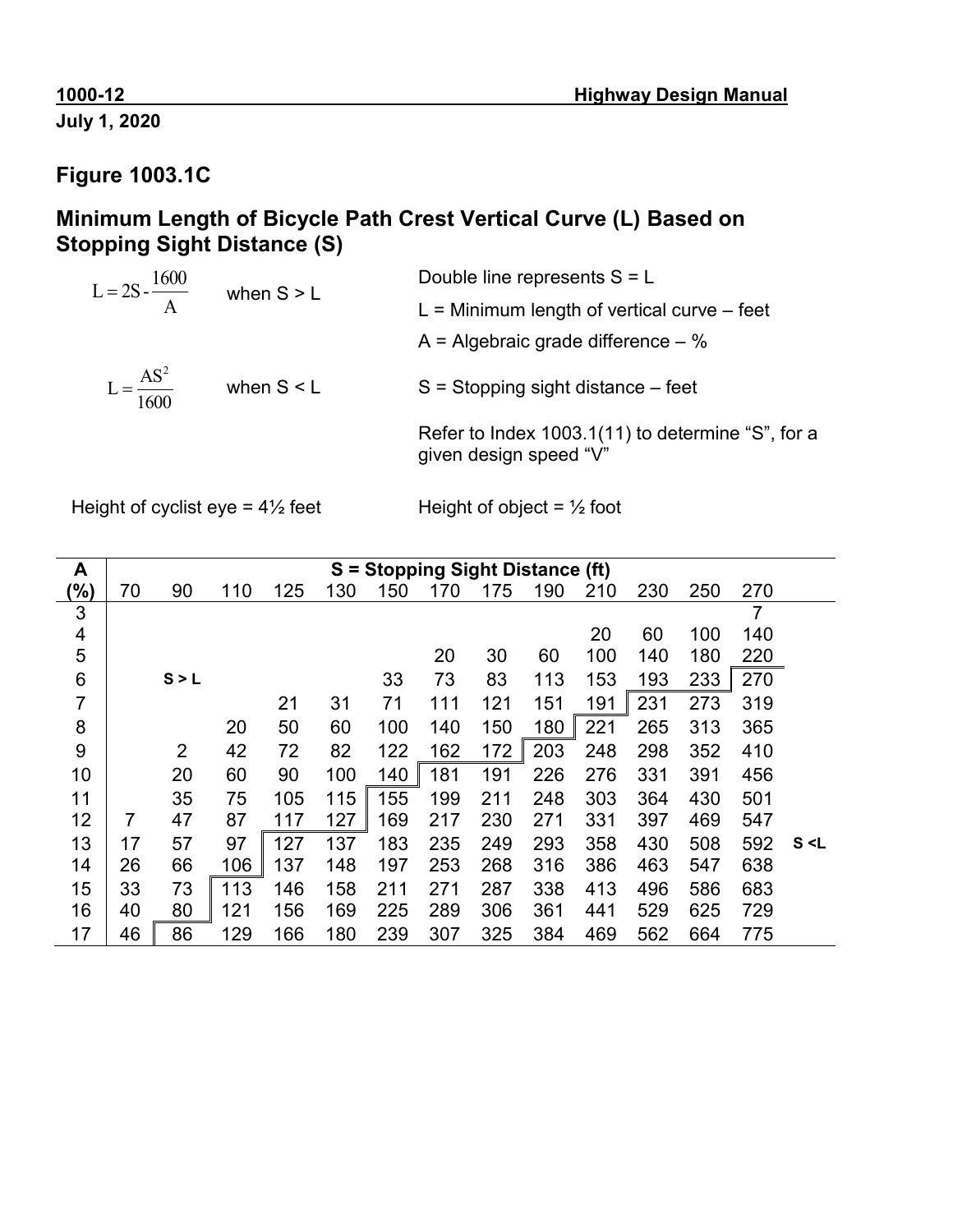#### **Figure 1003.1D**

### **Minimum Lateral Clearance (m) on Bicycle Path Horizontal Curves**



S = Sight distance in ft.

 $R =$  Radius of  $\Phi$  of lane in ft.

 $m =$  Distance from  $\Phi$  of lane in ft.

Refer to Index 1003.1(11) to determine "S" for a given design speed "V".

Angle is expressed in degrees

$$
m = R \left[ 1 - \cos \left( \frac{28.65S}{R} \right) \right]
$$

$$
S = \frac{R}{28.655} \left[ \cos^{-1} \left( \frac{R-m}{R} \right) \right]
$$

Formula applies only when S is equal to or less than length of curve.

Line of sight is 28" above  $\pmb{\mathbb{t}}$ inside lane at point of obstruction.

Height of bicyclist's eye is 4  $\frac{1}{2}$  ft.

|                    |      | S = Stopping Sight Distance (ft) |      |      |      |      |      |      |      |      |      |  |  |
|--------------------|------|----------------------------------|------|------|------|------|------|------|------|------|------|--|--|
| R(f <sub>t</sub> ) | 60   | 80                               | 100  | 120  | 140  | 160  | 180  | 200  | 220  | 240  | 260  |  |  |
| 25                 | 15.9 |                                  |      |      |      |      |      |      |      |      |      |  |  |
| 50                 | 8.7  | 15.2                             | 23.0 | 31.9 | 41.5 |      |      |      |      |      |      |  |  |
| 75                 | 5.9  | 10.4                             | 16.1 | 22.8 | 30.4 | 38.8 | 47.8 | 57.4 | 67.2 |      |      |  |  |
| 95                 | 4.7  | 8.3                              | 12.9 | 18.3 | 24.7 | 31.8 | 39.5 | 48.0 | 56.9 | 66.3 | 75.9 |  |  |
| 125                |      | 6.3                              | 9.9  | 14.1 | 19.1 | 24.7 | 31.0 | 37.9 | 45.4 | 53.3 | 1.76 |  |  |
| 155                |      | 5.1                              | 8.0  | 11.5 | 15.5 | 20.2 | 25.4 | 31.2 | 37.4 | 44.2 | 51.4 |  |  |
| 175                |      | 4.6                              | 7.1  | 10.2 | 13.8 | 18.0 | 22.6 | 27.8 | 33.5 | 39.6 | 46.1 |  |  |
| 200                |      | 4.0                              | 6.2  | 8.9  | 12.1 | 15.8 | 19.9 | 24.5 | 29.5 | 34.9 | 40.8 |  |  |
| 225                |      |                                  | 5.5  | 8.0  | 10.8 | 14.1 | 17.8 | 21.9 | 26.4 | 31.3 | 36.5 |  |  |
| 250                |      |                                  | 5.0  | 7.2  | 9.7  | 12.7 | 16.0 | 19.7 | 23.8 | 28.3 | 33.1 |  |  |
| 275                |      |                                  | 4.5  | 6.5  | 8.9  | 11.6 | 14.6 | 18.0 | 21.7 | 25.8 | 30.2 |  |  |
| 300                |      |                                  | 4.2  | 6.0  | 8.1  | 10.6 | 13.4 | 16.5 | 19.9 | 23.7 | 27.7 |  |  |
| 350                |      |                                  |      | 5.1  | 7.0  | 9.1  | 11.5 | 14.2 | 17.1 | 20.4 | 23.9 |  |  |
| 390                |      |                                  |      | 4.6  | 6.3  | 8.2  | 10.3 | 12.8 | 15.4 | 18.3 | 21.5 |  |  |
| 500                |      |                                  |      |      | 4.9  | 6.4  | 8.1  | 10.0 | 12.1 | 14.3 | 16.8 |  |  |
| 565                |      |                                  |      |      | 4.3  | 5.7  | 7.2  | 8.8  | 10.7 | 12.7 | 14.9 |  |  |
| 600                |      |                                  |      |      | 4.1  | 5.3  | 6.7  | 8.3  | 10.1 | 12.0 | 14.0 |  |  |
| 700                |      |                                  |      |      |      | 4.6  | 5.8  | 7.1  | 8.6  | 10.3 | 12.0 |  |  |
| 800                |      |                                  |      |      |      | 4.0  | 5.1  | 6.2  | 7.6  | 9.0  | 10.5 |  |  |
| 900                |      |                                  |      |      |      |      | 4.5  | 5.6  | 6.7  | 8.0  | 9.4  |  |  |
| 1000               |      |                                  |      |      |      |      | 4.0  | 5.0  | 6.0  | 7.2  | 8.4  |  |  |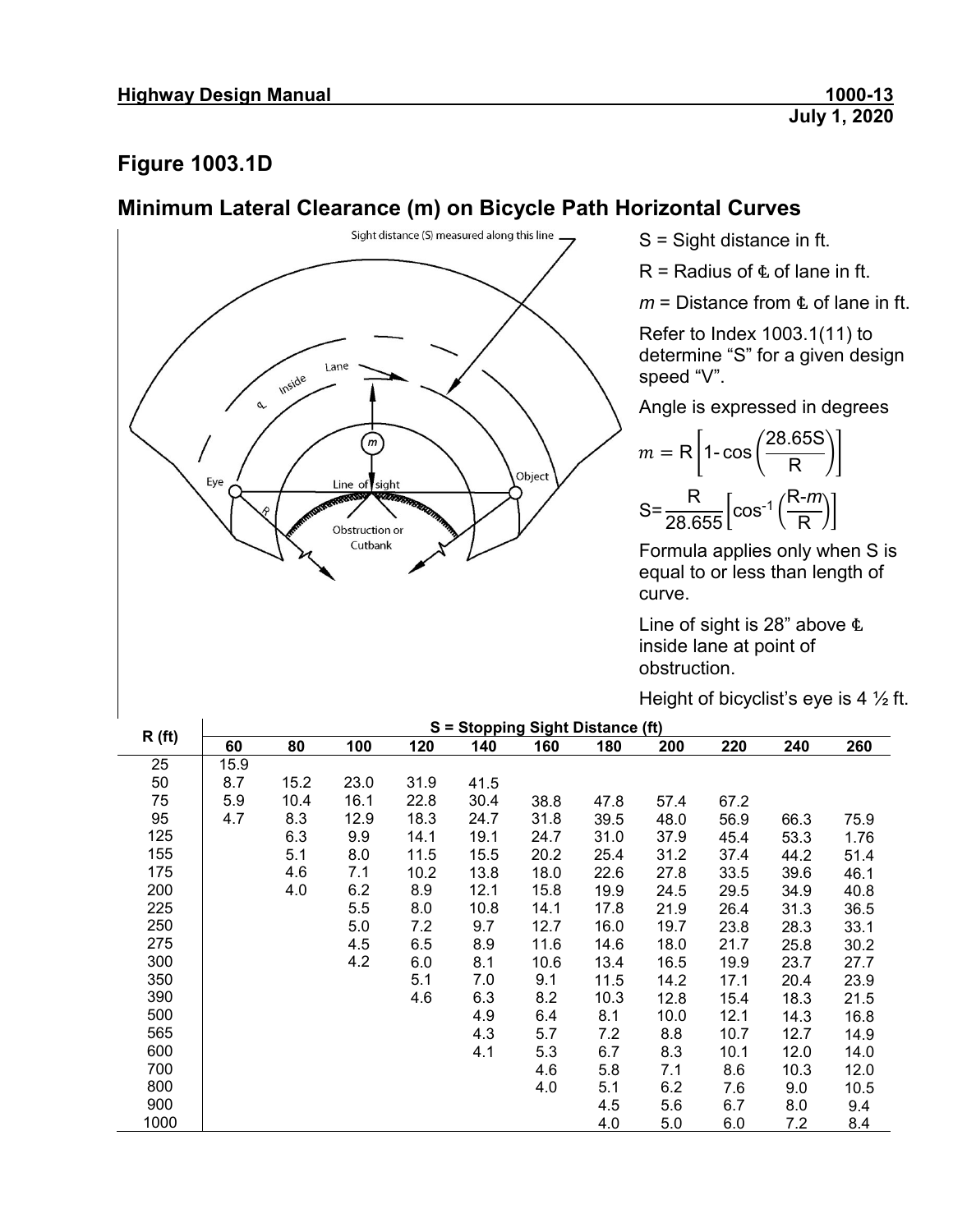provided: (a) the path through the curve should be widened to a minimum paved width of 14 feet; and(b) a yellow center line curve warning sign and advisory speed limit signs should be installed.

- *(14)Grades*. Bike path grades must meet DIB 82. The maximum grade rate recommended for bike paths should be 5 percent. Sustained grades should be limited to 2 percent.
- *(15)Pavement Structure*. The pavement material and structure of a bike path should be designed in the same manner as a highway, with a recommendation from the District Materials Branch. It is important to construct and maintain a smooth, well drained, allweather riding surface with skid resistant qualities, free of vegetation growth. Principal loads will normally be from maintenance and emergency vehicles.
- *(16)Drainage.* For proper drainage, the surface of a bike path should have a minimum cross slope of 1 percent to reduce ponding and a maximum of 2 percent per DIB 82. Sloping of the traveled way in one direction usually simplifies longitudinal drainage design and surface construction, and accordingly is the preferred practice. **The bike path shoulder shall slope away from the traveled way at 2 percent to 5 percent to reduce ponding and minimize debris from flowing onto the bike path.** Ordinarily, surface drainage from the path will be adequately dissipated as it flows down the gently sloping shoulder. However, when a bike path is constructed on the side of a hill, a drainage ditch of suitable dimensions may be necessary on the uphill side to intercept the hillside drainage. Where necessary, catch basins with drains should be provided to carry intercepted water under the path. Such ditches should be designed in such a way that no undue obstacle is presented to bicyclists.

Culverts or bridges are necessary where a bike path crosses a drainage channel.

*(17)Entry Control for Bicycle Paths*. Obstacle posts and gates are fixed objects and placement within the bicycle path traveled way can cause them to be an obstruction to bicyclists. Obstacles such as posts or gates may be considered only when other measures have failed to stop unauthorized motor vehicle entry. Also, these obstacles may be considered only where safety and other issues posed by actual unauthorized vehicle entry are more serious than the safety and access issues posed to bicyclists, pedestrians and other authorized path users by the obstacles.

The 3-step approach to prevent unauthorized vehicle entry is:

- (a) Post signs identifying the entry as a bicycle path with regulatory signs prohibiting motor vehicle entry where roads and bicycle paths cross and at other path entry points.
- (b) Design the path entry so it does not look like a vehicle access and makes intentional access by unauthorized users more difficult. Dividing a path into two one-way paths prior to the intersection, separated by low plantings or other features not conducive to motor vehicle use, can discourage motorists from entering and reduce driver error.
- (c) Assess whether signing and path entry design prevents or minimizes unauthorized entry to tolerable levels. If there are documented issues caused by unauthorized motor vehicle entry, and other methods have proven ineffective, assess whether the issues posed by unauthorized vehicle entry exceed the crash risks and access issues posed by obstacles.

If the decision is made to add bollards, plantings or similar obstacles, they should be: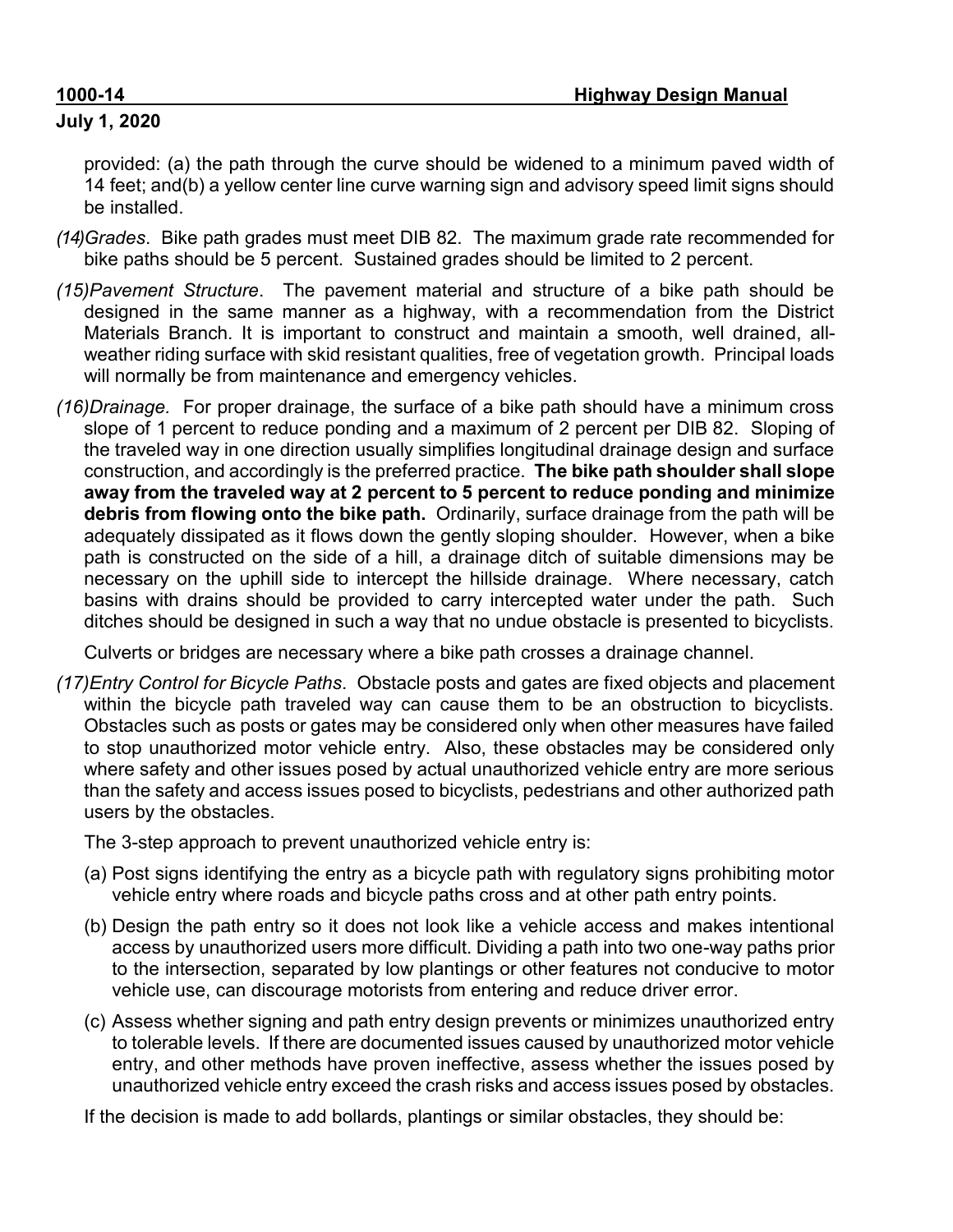- Yielding to minimize injury to bicyclists and pedestrians who may strike them.
- Removable or moveable (such as posts, bollards or gates) for emergency and maintenance access must leave a flush surface when removed.
- Reflectorized for nighttime visibility and painted, coated, or manufactured of material in a bright color to enhanced daytime visibility.
- Illuminated when necessary.
- Spaced to leave a minimum of 5 feet of clearance of paved area between obstacles (measured from face of obstacle to face of adjacent obstacle). Symmetrically about the center line of the path.
- Positioned so an even number of bicycle travel lanes are created, with a minimum of two paths of travel. An odd number of openings increase the risk of head-on collisions if traffic in both directions tries to use the same opening.
- Placed so additional, non-centerline/lane line posts are located a minimum of 2 feet from the edge of pavement
- Delineated as shown in California MUTCD Figure 9C-2.
- Provide special advance warning signs or painted pavement markings if sight distance is limited.
- Placed 10 to 30 feet back from an intersection, and 5 to 10 feet from a bridge, so bicyclists approach the obstacle straight-on and maintenance vehicles can pull off the road.
- Placed beyond the clear zone on the crossing highway, otherwise breakaway.

When physical obstacles are needed to control unauthorized vehicle access, a single nonremovable, flexible, post on the path centerline with a separate gate for emergency/maintenance vehicle access next to the path, is preferred. The gate should swing away from the path.

**Fold-down obstacle posts or fold-down bollards shall not be used within the paved area of bicycle paths.** They are often left in the folded down position, which presents a crash hazard to bicyclists and pedestrians. When vehicles drive across fold-down obstacles, they can be broken from their hinges, leaving twisted and jagged obstructions that project a few inches from the path surface.

Obstacle posts or gates must not be used to force bicyclists to slow down, stop or dismount. Treatments used to reduce vehicle speeds may be used where it is desirable to reduce bicycle speeds.

For obstacle post visibility marking, and pavement markings, see the California MUTCD, Section 9C.101(CA).

*(18)Lighting.* Fixed-source lighting raises awareness of conflicts along paths and at intersections. In addition, lighting allows the bicyclist to see the bicycle path direction, surface conditions, and obstacles. Lighting for bicycle paths is important and should be considered where nighttime use is not prohibited, in sag curves (see Index 201.5), at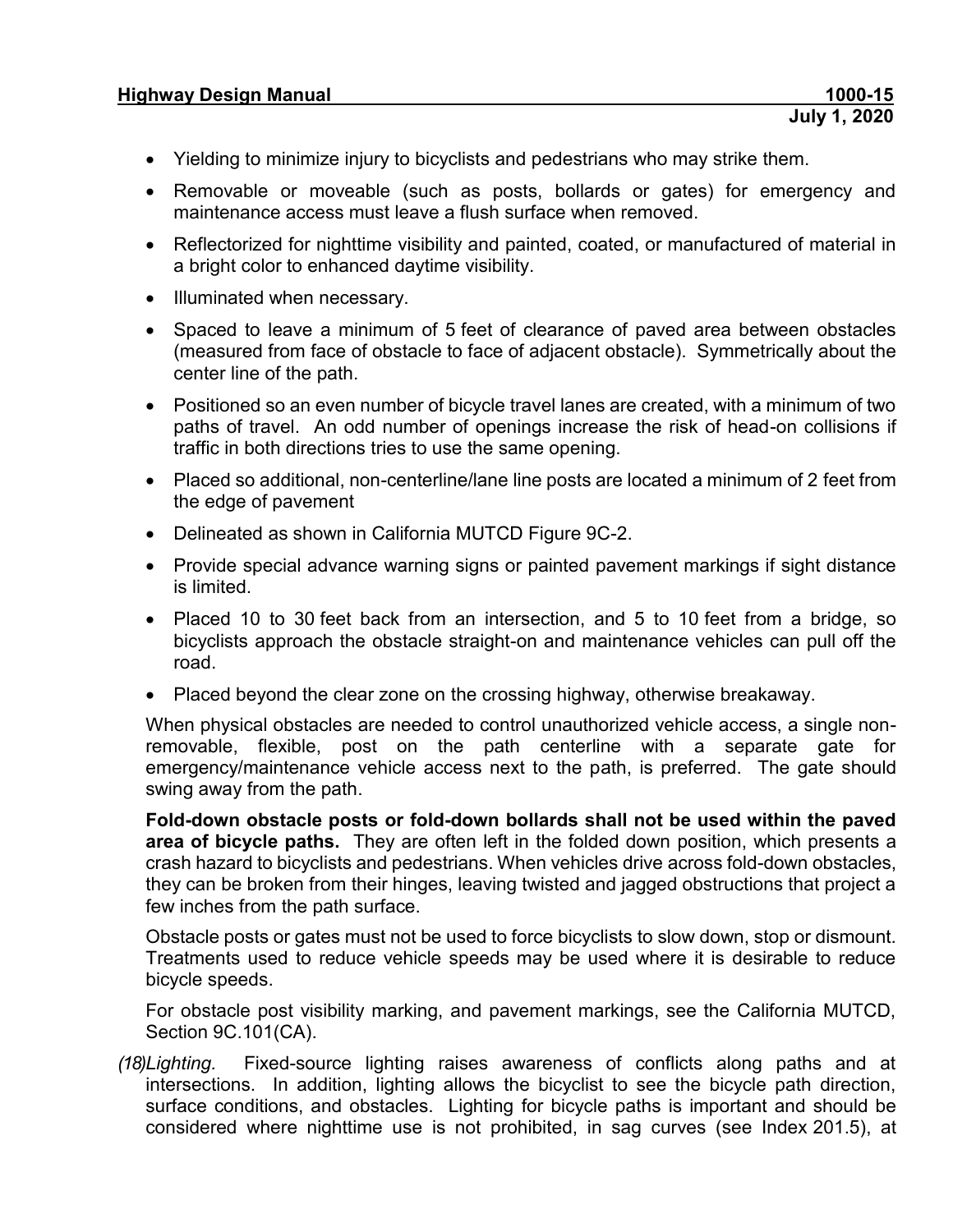intersections, at locations where nighttime security could be a problem, and where obstacles deter unauthorized vehicle entry to bicycle paths. See Index 1003.1(17). Daytime lighting should also be considered through underpasses or tunnels.

Depending on the location, average maintained horizontal illumination levels of 5 lux to 22 lux should be considered. Where special security problems exist, higher illumination levels may be considered. Light standards (poles) should meet the recommended horizontal and vertical clearances. Luminaires and standards should be at a scale appropriate for a pedestrian or bicycle path. For additional guidance on lighting, consult with the District Traffic Electrical Unit.

## **1003.2 Class II Bikeways (Bike Lanes)**

Design guidance that address the safety and mobility needs of bicyclists on Class II bikeways (bike lanes) is distributed throughout this manual where appropriate.

For Class II bikeway signing and lane markings, see the California MUTCD, Section 9C.04.

## **1003.3 Class III Bikeways (Bike Routes)**

Class III bikeways (bike routes) are intended to provide continuity to the bikeway system. Bike routes are established along through routes not served by Class I or II bikeways, or to connect discontinuous segments of bikeway (normally bike lanes). Class III facilities are facilities shared with motor vehicles on the street, which may be indicated by placing bike route signs along roadways. Additional enhancement of Class III facilities can be provided by adding shared roadway markings along the route. For application and placement of signs and pavement markings, see the California MUTCD Sections 9B and 9C.

Minimum widths for Class III bikeways are represented, in the minimum standards for highway lanes and shoulder.

Since bicyclists are permitted on all highways (except prohibited freeways), the decision to designate the route as a bikeway should be based on the advisability of encouraging bicycle travel on the route and other factors listed below.

- *(1) On-street Bike Route Criteria*. To be of benefit to bicyclists, bike routes should offer a higher degree of service than alternative streets. Routes should be signed only if some of the following apply:
	- (a) They provide for through and direct travel in bicycle-demand corridors.
	- (b) Connect discontinuous segments of bike lanes.
	- (c) They provide traffic actuated signals for bicycles and appropriate assignment of right of way at intersections to give greater priority to bicyclists, as compared with alternative streets.
	- (d) Street parking has been removed or restricted in areas of critical width to provide improved safety.
	- (e) Surface imperfections or irregularities have been corrected (e.g., utility covers adjusted to grade, potholes filled, etc.).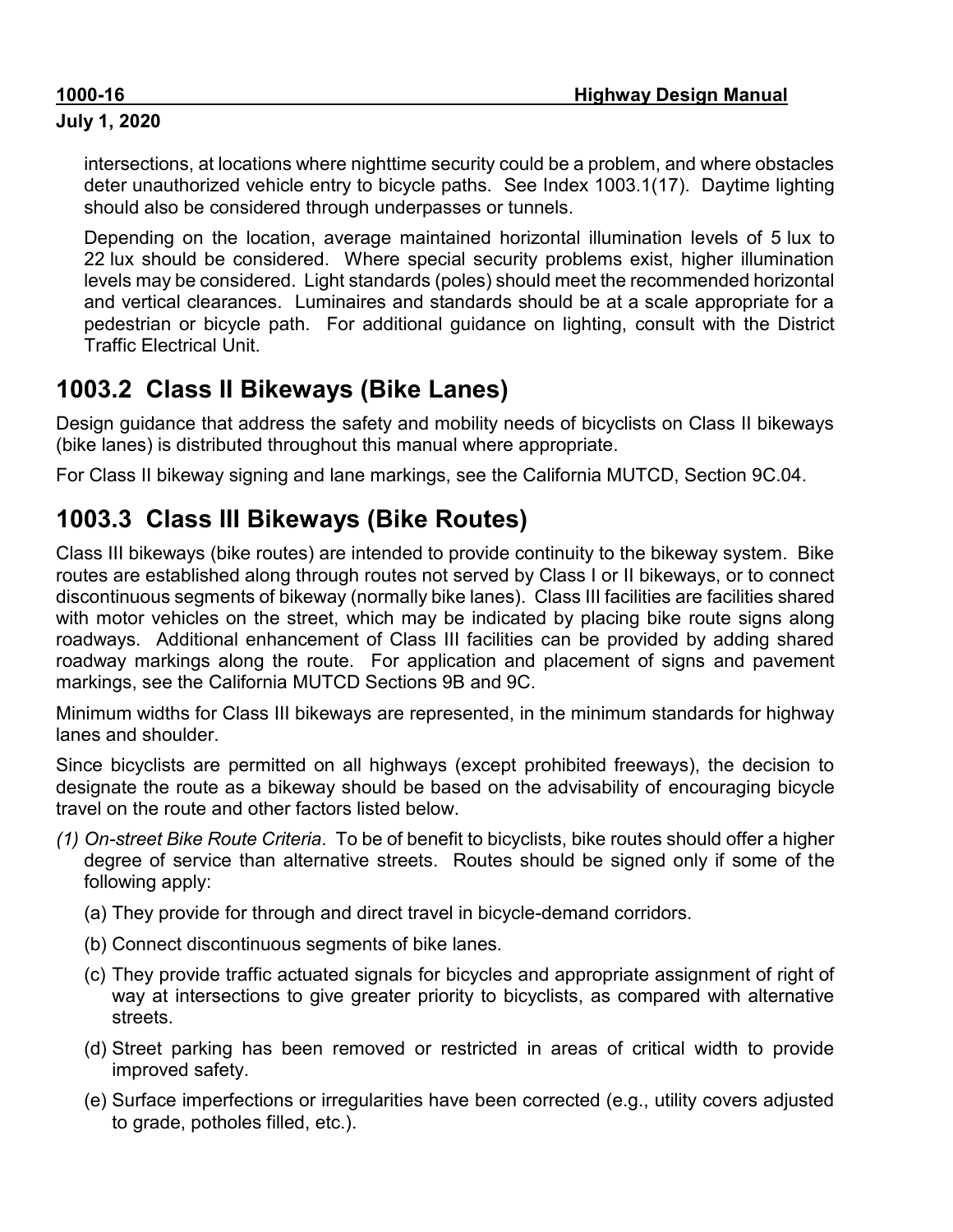- (f) Maintenance of the route will be at a higher standard than that of other comparable streets (e.g., more frequent street sweeping).
- *(2) Sidewalk as Bikeway*. Sidewalks are not to be designated for bicycle travel. Wide sidewalks that do not meet design standards for bicycle paths or bicycle routes also may not meet the safety and mobility needs of bicyclists. Wide sidewalks can encourage higher speed bicycle use and can increase the potential for conflicts with turning traffic at intersections as well as with pedestrians and fixed objects.

In residential areas, sidewalk riding by young children too inexperienced to ride in the street is common. It is inappropriate to sign these facilities as bikeways because it may lead bicyclists to think it is designed to meet their safety and mobility needs. Bicyclists should not be encouraged (through signing) to ride their bicycles on facilities that are not designed to accommodate bicycle travel.

*(3) Shared Transit and Bikeways.* Transit lanes and bicycles are generally not compatible, and present risks to bicyclists. Therefore sharing exclusive use transit lanes for buses with bicycles is discouraged.

Bus and bicycle lane sharing should be considered only under special circumstances to provide bikeway continuity, such as:

- (a) If bus operating speed is 25 miles per hour or below.
- (b) If the grade of the facility is 5 percent or less.

## **1003.4 Trails**

Trails are generally, unpaved multipurpose facilities suitable for recreational use by hikers, pedestrians, equestrians, and off-road bicyclists. While many Class I facilities are named as trails (e.g. Iron Horse Regional Trail, San Gabriel River Trail), trails as defined here do not meet Class I bikeways standards and should not be signed as bicycle paths. Where equestrians are expected, a separate equestrian trail should be provided. See DIB 82 for trail requirements for ADA. See Index 208.7 for equestrian undercrossing guidance.

- Pavement requirements for bicycle travel are not suitable for horses. Horses require softer surfaces to avoid leg injuries.
- Bicyclists may not be aware of the need to go slow or of the separation need when approaching or passing a horse. Horses reacting to perceived danger from predators may behave unpredictably; thus, if a bicyclist appears suddenly within their visual field, especially from behind they may bolt. To help horses not be surprised by a bicyclist, good visibility should be provided at all points on equestrian paths.
- When a corridor includes equestrian paths and Class I bikeways, the widest possible lateral separation should be provided between the two. A physical obstacle, such as an open rail fence, adjacent to the equestrian trail may be beneficial to induce horses to shy away from the bikeway, as long as the obstacle does not block visibility between the equestrian trail and bicycle path.

See FHWA-EP-01-027, Designing Sidewalks and Trails for Access and DIB 82 for additional design guidance.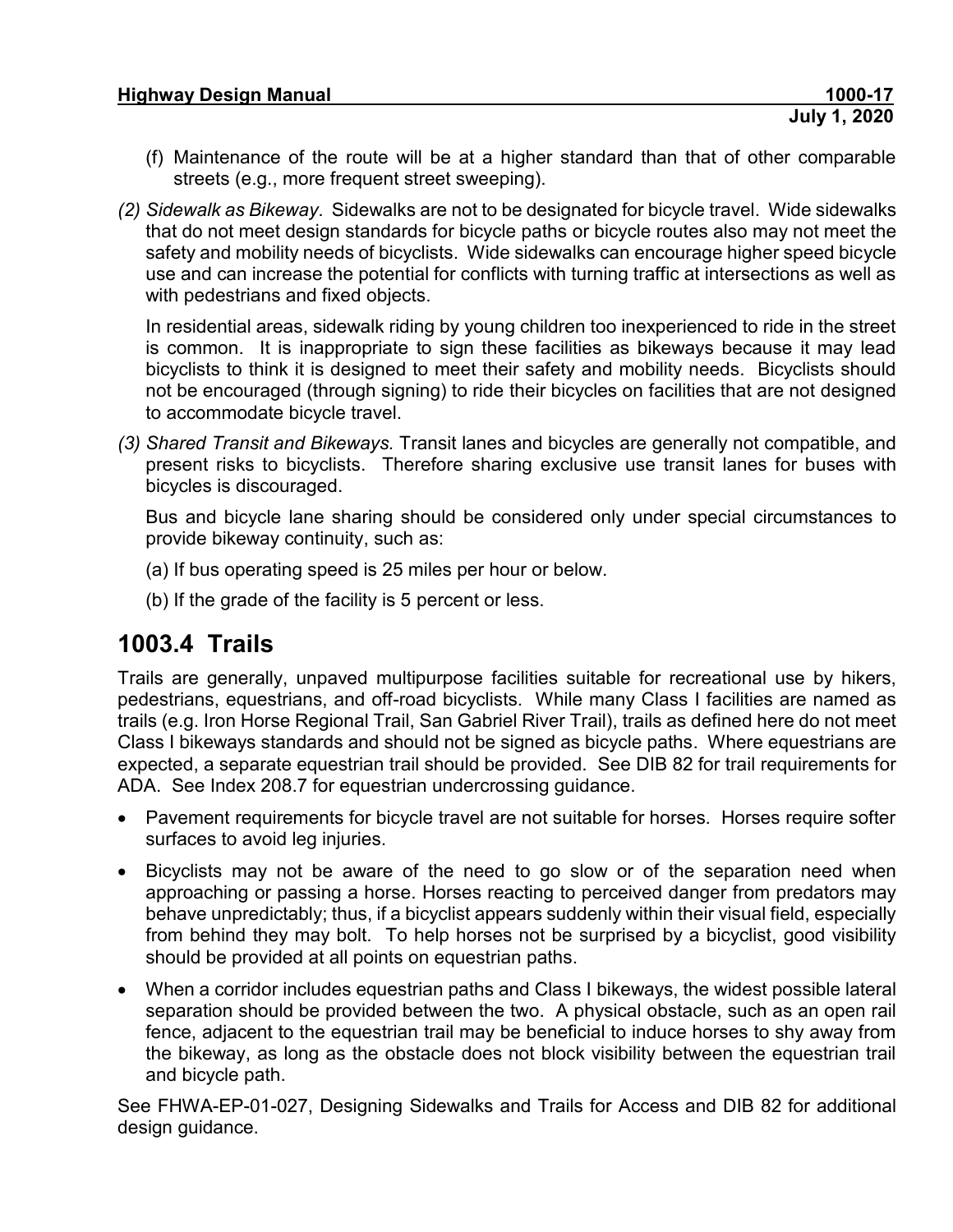## **1003.5 Miscellaneous Criteria**

The following are miscellaneous bicycle treatment criteria. Specific application to Class I, and III bikeways are noted. Criteria that are not noted as applying only to bikeways apply to any highway, roadways and shoulders, except freeways where bicycles are prohibited), without regard to whether or not bikeways are established.

Bicycle Paths on Bridges – See Topic 208.

- *(1) Pavement Surface Quality*. The surface to be used by bicyclists should be smooth, free of potholes, and with uniform pavement edges.
- *(2) Drainage Grates, Manhole Covers, and Driveways*. Drainage inlet grates, manhole covers, etc., should be located out of the travel path of bicyclists whenever possible. When such items are in an area that may be used for bicycle travel, they shall be designed and installed in a manner that meets bicycle surface requirements. See Standard Plans. They shall be maintained flush with the surface when resurfacing.

If grate inlets are to be located in roadway or shoulder areas (except freeways where bicycles are prohibited) the inlet design guidance of Index 837.2(2) applies.

Future driveway construction should avoid construction of a vertical lip from the driveway to the gutter, as the lip may create a problem for bicyclists when entering from the edge of the roadway at a flat angle. If a lip is deemed necessary, the height should be limited to  $\frac{1}{2}$  inch.

*(3) At-grade Railroad Crossings and Cattle Guards*. Whenever it is necessary for a Class I bikeway, highway or roadway to cross railroad tracks, special care must be taken to ensure that the safety of users is protected. The crossing must be at least as wide as the traveled way of the facility. Wherever possible, the crossing should be straight and at right angles to the rails. For bikeways or highways that cross tracks and where a skew is unavoidable, the shoulder or bikeway should be widened, to permit bicyclists to cross at right angles (see Figure 1003.5). If this is not possible, special construction and materials should be considered to keep the flangeway depth and width to a minimum.

Pavement should be maintained so ridge buildup does not occur next to the rails. In some cases, timber plank crossings can be justified and can provide for a smoother crossing.

All railroad crossings are regulated by the California Public Utilities Commission (CPUC). All new bicycle path railroad crossings must be approved by the CPUC. Necessary railroad protection will be determined based on a joint field review involving the applicant, the railroad company, and the CPUC.

Cattle guards across any roadway are to be clearly marked with adequate advance warning. Cattle guards are only to be used where there is no other alternative to manage livestock.

The California MUTCD has specific guidance on Rail and Light Rail crossings. See Part 8 of the California MUTCD.